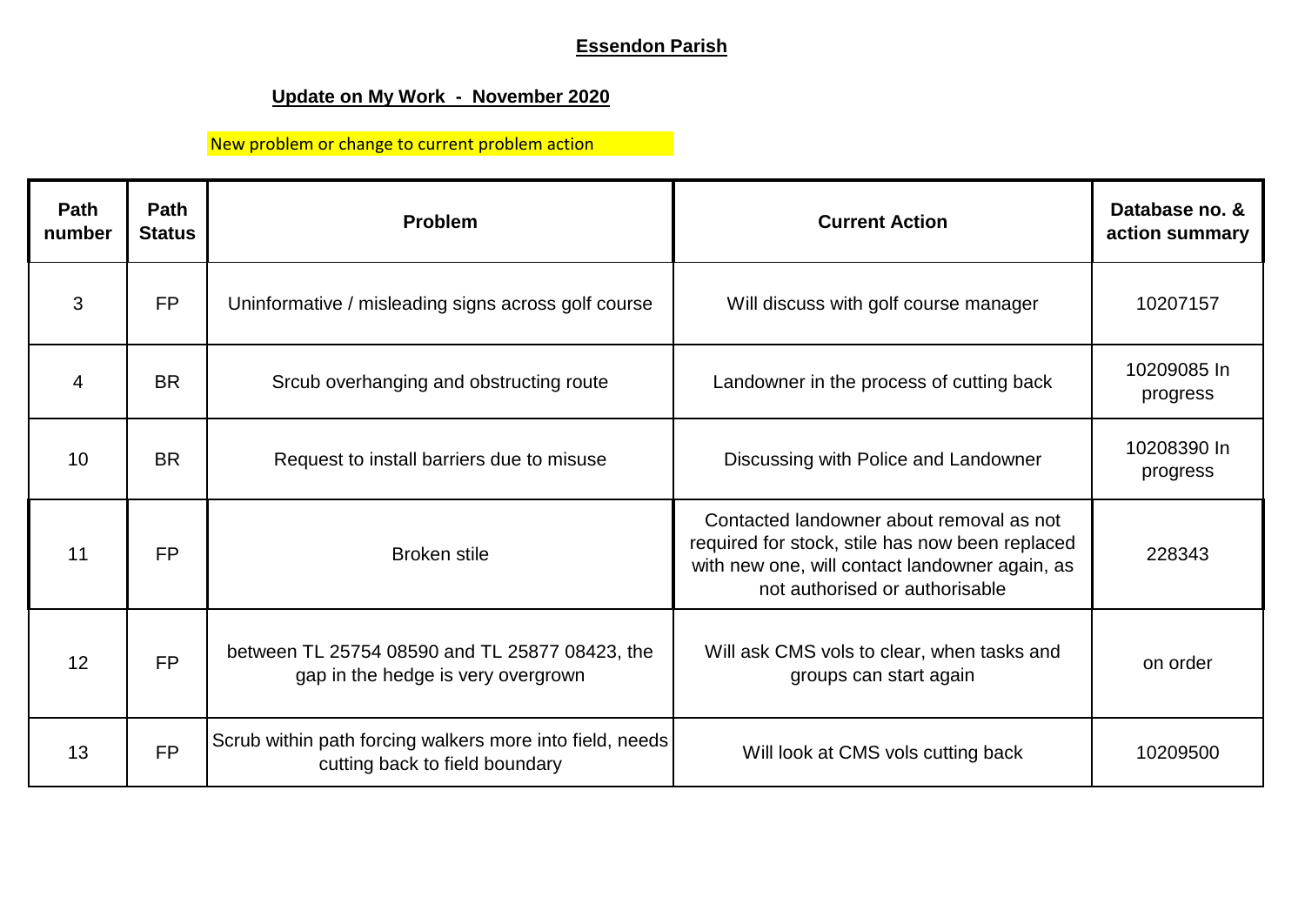### **Essendon Parish**

| 13 | <b>FP</b>   | Signpost leaning                                       | Rusted too, so will replace                                                                                                                    | on order                |
|----|-------------|--------------------------------------------------------|------------------------------------------------------------------------------------------------------------------------------------------------|-------------------------|
| 14 | <b>BOAT</b> | Signpost fallen over                                   | Will replace                                                                                                                                   | 2421599 on order        |
| 14 | <b>BOAT</b> | low tree branches and scrub and issue for horse riders | Awaiting quotes for work, on order, works in<br>progress, works completed                                                                      | <b>Done</b>             |
| 15 | <b>FP</b>   | Misuse by motorbikes                                   | Awaiting evidence from Police and Landowner                                                                                                    | 10209502                |
| 16 | <b>FP</b>   | Trees planted in footpath now narrowing the width      | will write to house / land owner and as they are<br>removed                                                                                    | 10207159                |
| 18 | <b>BR</b>   | Security camera installed on bridleway                 | Discussing with Enforcement Officer                                                                                                            | 10204353                |
| 18 | <b>BR</b>   | Fencing installed in bridleway                         | Discussing with Enforcement Officer                                                                                                            | 10204354                |
| 19 | <b>FP</b>   | New fence being installed in footpath                  | Measured and contacted landowner, width being<br>discussed, walkers may make MOD app for width<br>claim, no futher information or App received | 10203603 Noted          |
| 20 | <b>FP</b>   | New fence installed in footpath narrowing width        | <b>Contacted householder</b>                                                                                                                   | 10209655 in<br>progress |
| 23 | <b>BOAT</b> | Surface rutted and muddy                               | Need to inspect                                                                                                                                | 10206875                |